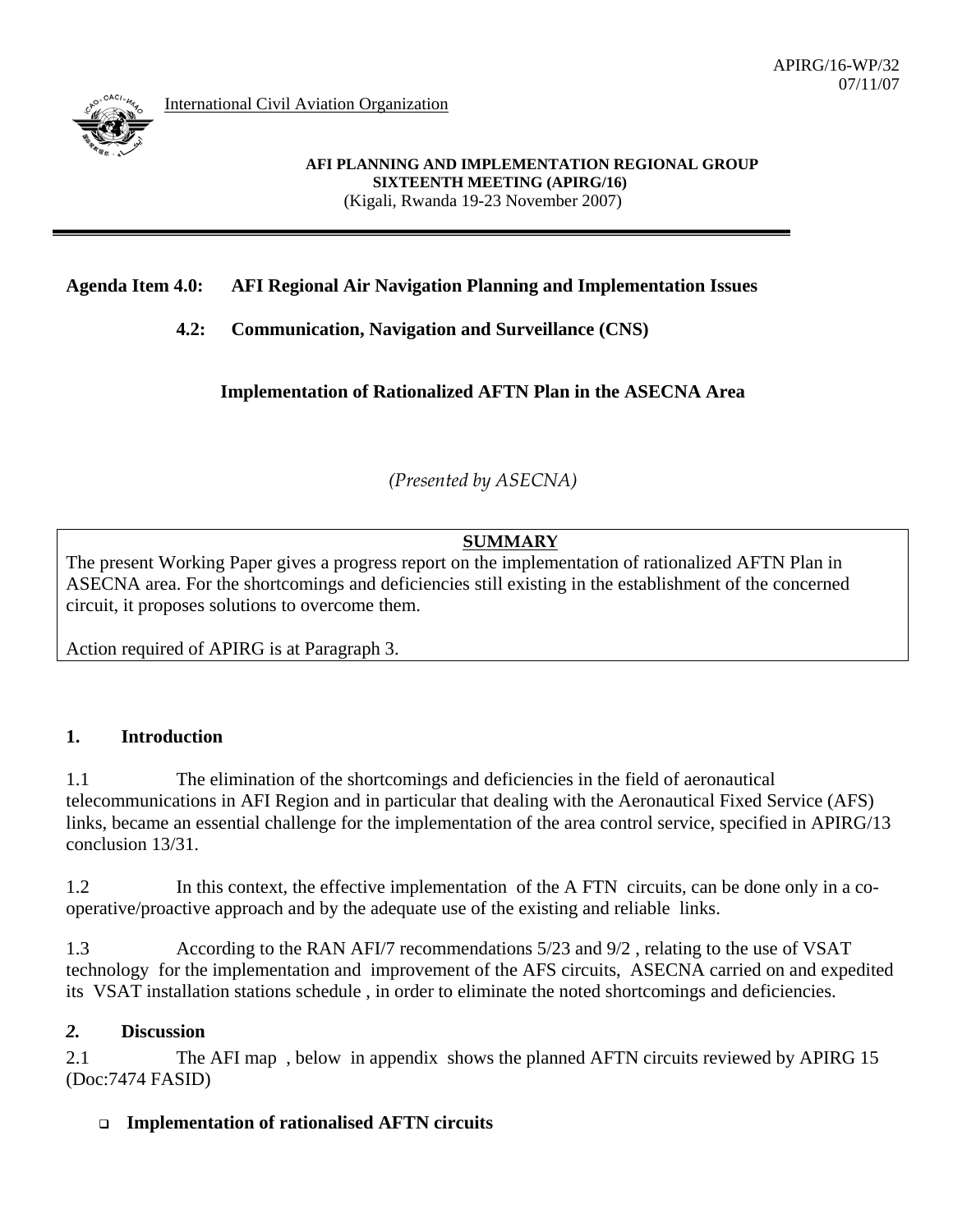Table1 allows to:

- highlight that on 49 required circuits in ASECNA area, 47 are implemented for a realization rate about of 96%
- note that all the circuits of which the two ends are under ASECNA responsibility, are fully carried out (100% realization rate) through AFISNET facilities.
- note that some circuits realized through public telecommunication operators are sometime unavailable

# **AFTN circuits Performances**

The **AFTN circuits Performances** for ASECNA AFI main centres is summarized up in table 2 More details for each ASECNA site is available.

Most of the circuits have the required availability rate  $(≥ 97%)$ ; the low rates are related to facilities dysfunctions and cooperative trials should be conducted to clear these dysfunctions. Table 2: Availability of AFI rationalized AFTN of ASECNA Main Centres circuits

# **AFTN on going projects**

ASECNA has planed to renew the main AFTN switches by the end of 2008. The project consists on :

- Implementing the missing planed circuit in a joint collaborative approach with other ANSP through AFISNET inteconnexion with new COM centres ( *Bissau, Banjul & Sao-Tome-equipped by ASECNA, Algiers*);
- Interconnecting AFISNET with existing **CAFSAT** network (*Nouakchott Las Palmas, Nouakchott Casablanca, Nouadhibou –Las Palmas*) and with coming **NAFISAT/SADC2** network (*Brazzaville-Nairobi, Brazzaville-Luanda, Niamey-Addis* );
- Separating AFTN and GTS Switches in each centre and implementing proper circuits for both AFTN and GTS.
	- *Douala, Libreville, Bangui, Abidjan already installed for both AFTN and GTS;*
	- • *Niamey, Brazzaville and Dakar for GTS;*
	- *All ASECNA centres to be equipped sooner in the coming plan*

### **Improvement of AFTN Network and performance**

With the new technologies AFTN Network and performance should be more be easily increased pending technical arrangement to take into account:

- The need of an end to end available and reliable service, facing RVSM requirements and including contingency plan and;
- The cost/effective investment by using the new technologies and therefore;
- The need to review the "**rationalized**" topology for AFTN.
- **3. Action by APIRG:**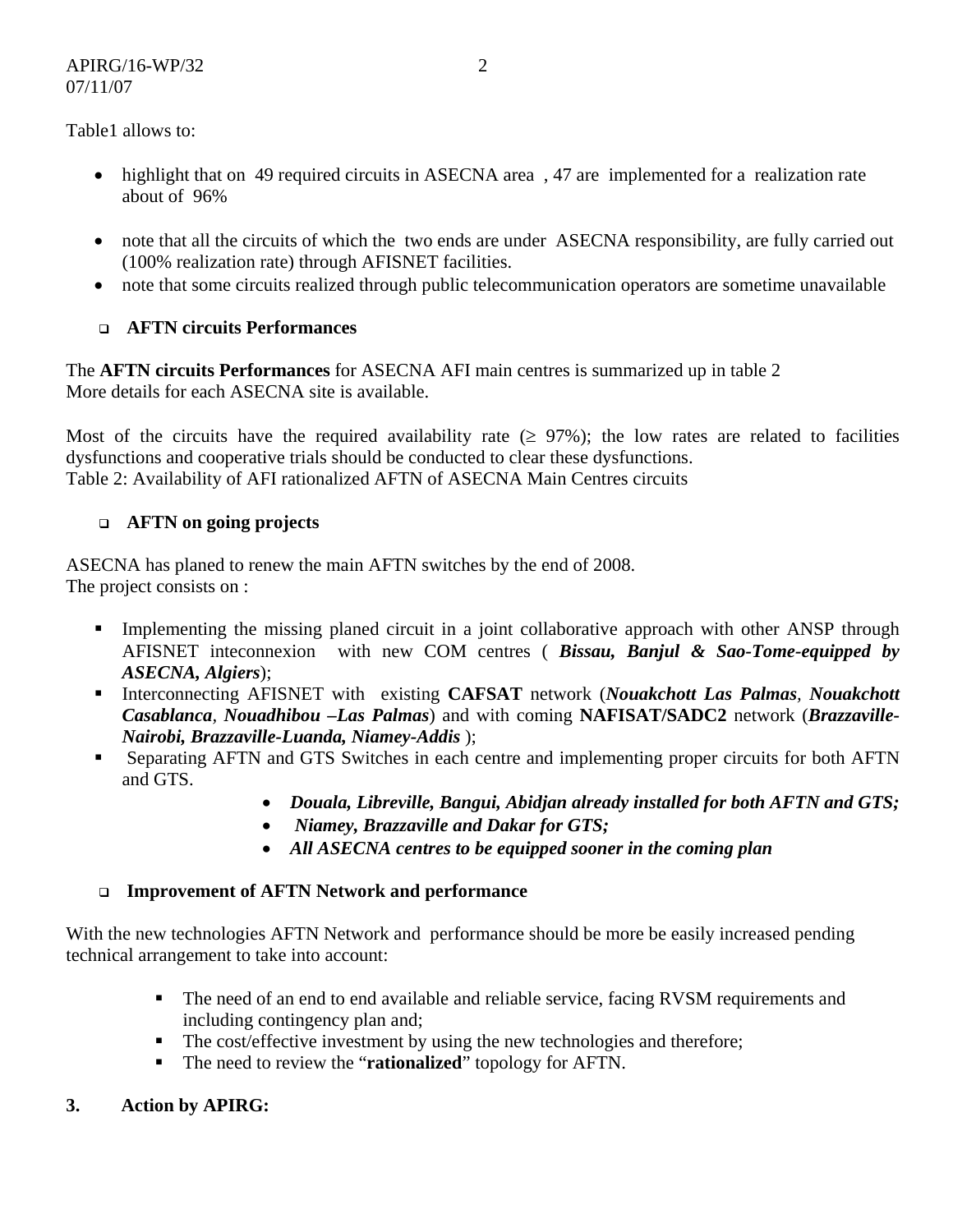- 3.1 The meeting is invited to:
	- note the implementation rate for the AFTN circuits implemented in ASECNA area (under its full responsibility), which are a question of vital importance for the air navigation service;
	- *note the current deficiencies and take the appropriate actions particularly by conducting cooperative trials be to clear these dysfunctions.*
	- *Encourage the others side regarding the circuits not yet implemented to carry out their implementation*;
	- *Note the new technologies and build appropriated guidelines to integrate them in AFTN systems;*
	- *Address CNS-SG 2 for a deep evaluation of rationalized AFTN topology and a technical proposal to improve it's topology*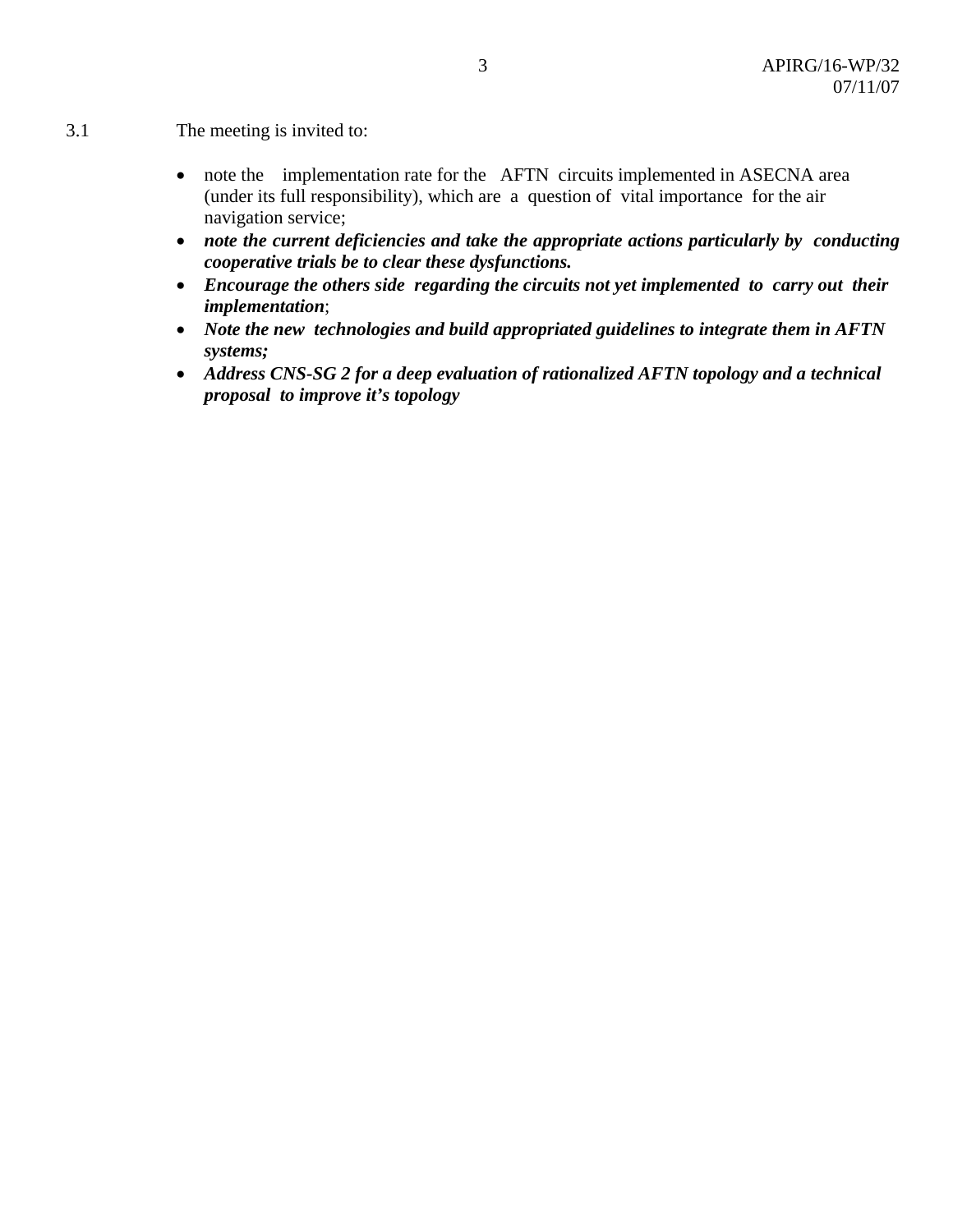

The figure 1, below shows the situation of the physical links of and to the ASECNA AFTN centres .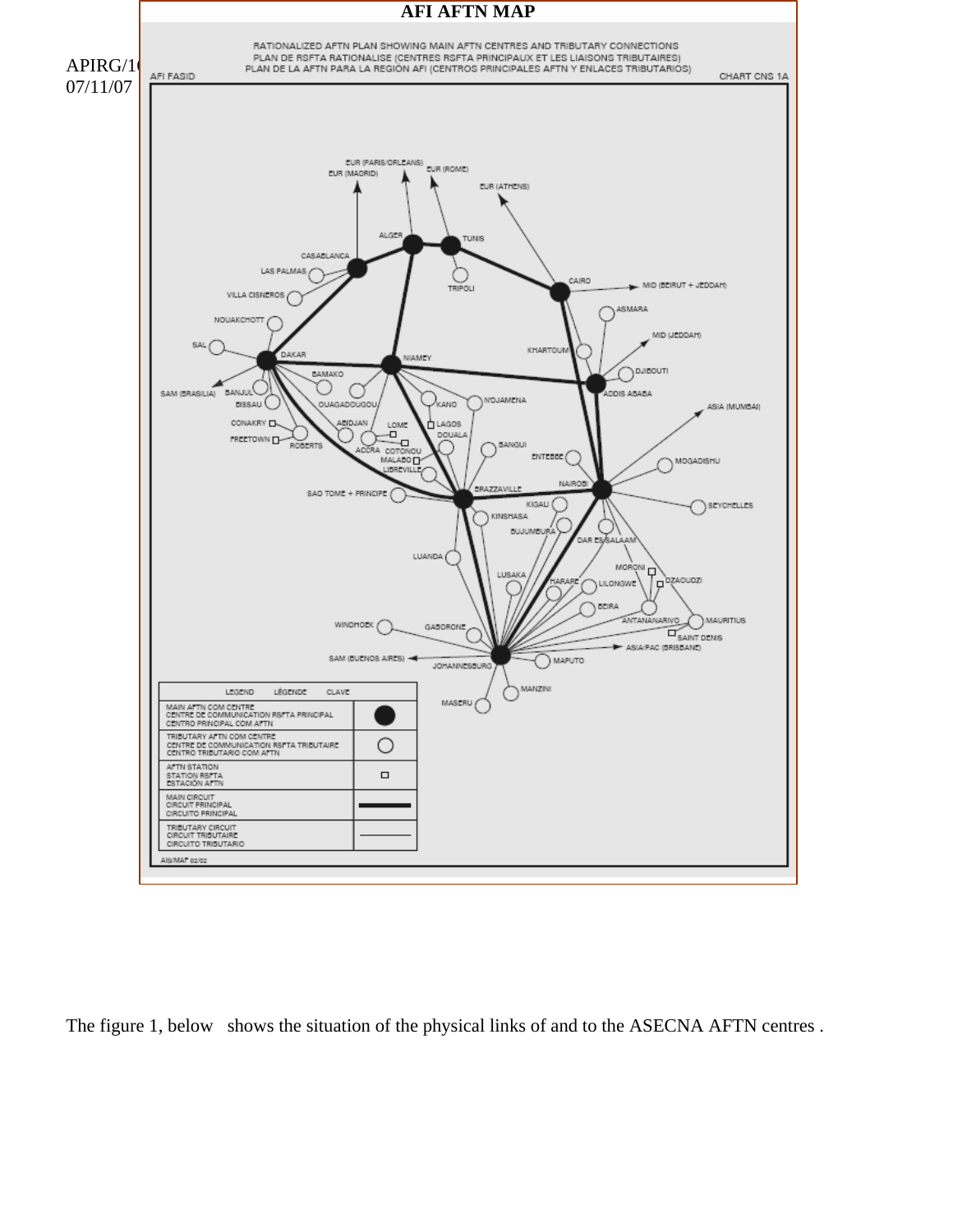

*FIGURE 1: Physical links implemented in ASECNA area* 

It can be noted all the links are implemented via AFISNET, CAFSAT and SADC networks, except for the links Brazzaville/Kinshasa(by microwave) and Niamey/Addis Ababa (PTT facilities: leased line)

| Country      | <b>COM</b><br><b>CENTRE</b> | <b>REQUIRE</b><br><b>CIRCUITS</b> | <b>IMPLEME</b><br><b>NTED</b><br><b>CIRCUITS</b> | $\frac{6}{6}$ | <b>NOT</b><br><b>IMPLEMENTE</b><br><b>CIRCUITS</b> | <b>BILATERAL</b><br><b>IMPLEMENTED</b><br><b>CIRCUITS</b> |
|--------------|-----------------------------|-----------------------------------|--------------------------------------------------|---------------|----------------------------------------------------|-----------------------------------------------------------|
| <b>BENIN</b> | <b>COTONOU</b>              |                                   |                                                  | 100%          |                                                    | LOME, NIAMEY                                              |